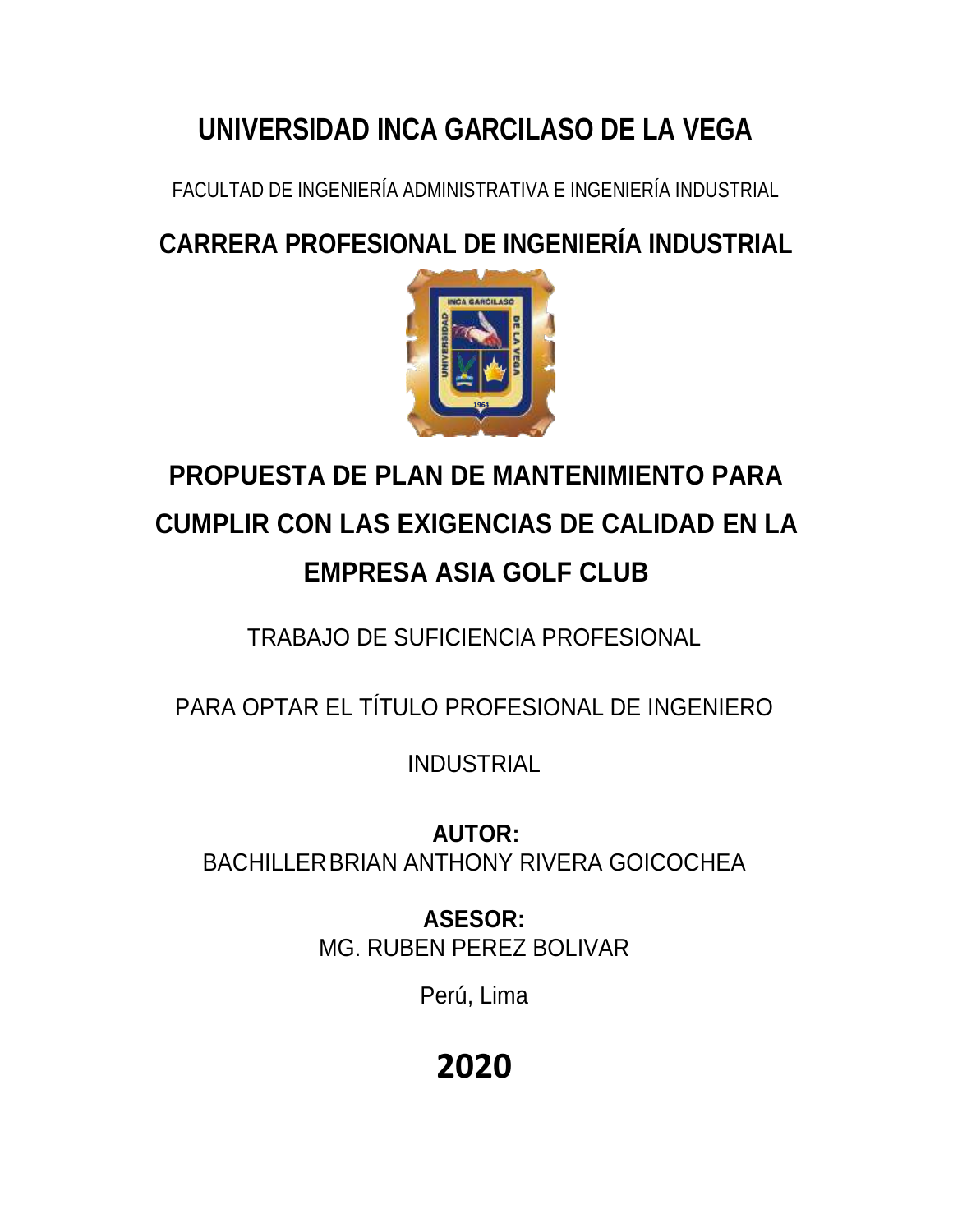#### **RESUMEN**

El presente trabajo de suficiencia trata de la propuesta de un plan de mantenimiento en la empresa Asia Golf Club, cuyo objetivo es fomentar el deporte del Golf; con esta propuesta se busca cumplir con las exigencias de calidad del club mejorando así sus procesos operativos buscando satisfacer a los socios otorgándole una atención 5 estrellas.

Para realizar esta propuesta primero se analizaron los síntomas que se presentaban siendo estos el incremento de gastos en los mantenimientos y elevado índice de quejas de clientes, mediante el diagnóstico realizado a las finanzas y a los clientes se obtiene el monto excesivo gastado sobre el presupuesto y el número de quejas de los clientes ambos en relación al plan mantenimiento del club, luego se usó como ayuda el diagrama de Pareto para identificar el 20% de los mantenimiento que generan el 80% de las pérdidas económicas y el 80% de quejas de clientes, seguidamente se identificó la causa raíz de ese 80% hallado.

Con el resultado obtenido se procedió a realizar el diagnostico de los procesos del mantenimiento y al personal involucrado, teniendo pésimos resultados, se formuló mediante el diagrama de Ishikawa las causas-raíz del problema principal para que luego se plantee las alternativas de mejora mediante la herramienta AMFE y proceder con la implementación de estas mejoras.

Casi al finalizar se mostrará el presupuesto de la propuesta y su cronograma de realización.

Al finalizar se presentarán las conclusiones y recomendaciones.

*"Palabras Clave"* propuesta, plan de mantenimiento, cumplimiento, exigencias, calidad.